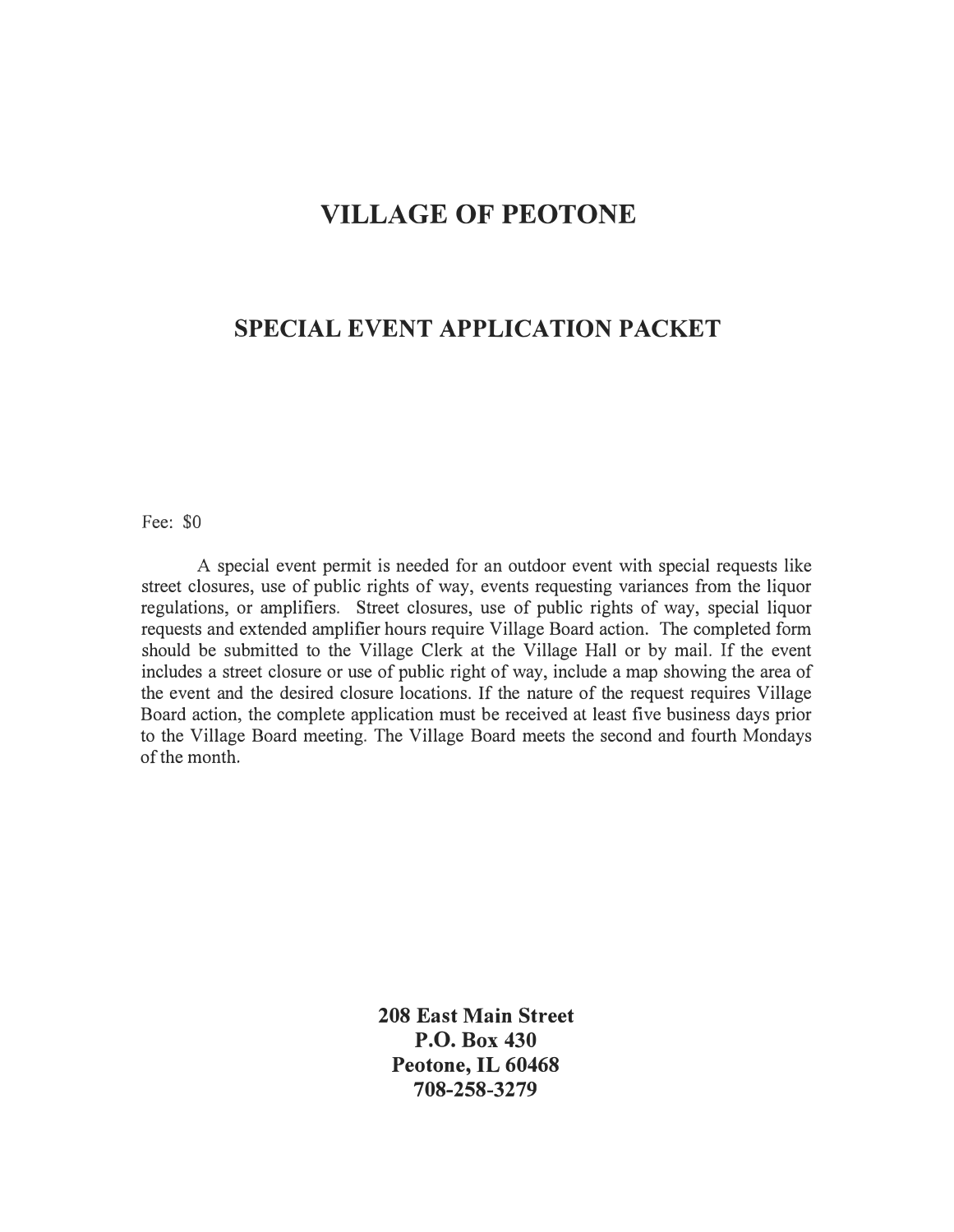

**OFFICE : 208 E MAIN STREET P.O.BOX 30 PEOTONE, l ltlNOIS 60468-0430 l PHONE: (708) 258-3279 FAX: (708) 258-3850** 

## SPECIAL EVENT PERMIT APPLICATION

| <b>Street Closures or</b>                                                                                                                                    |  |      |  |
|--------------------------------------------------------------------------------------------------------------------------------------------------------------|--|------|--|
| <b>Signature of Applicant</b><br>$\sim$ 0.000 $\sim$ 0.000 $\sim$ 0.000 $\sim$ 0.000 $\sim$ 0.000 $\sim$ 0.000 $\sim$ 0.000 $\sim$ 0.000 $\sim$ 0.000 $\sim$ |  | Date |  |

THIS PERMIT IS VALID FOR ONE (1) DAY OF OPERATION ONLY. THE VILLAGE OF PEOTONE ASSUMES NO LIABILITY OR RESPONSIBILITY FOR THIS EVENT. THIS PERMIT IS FOR OPERATION OF THE ABOVE EVENT ONLY.

DATE APPROVED DATE DENIED